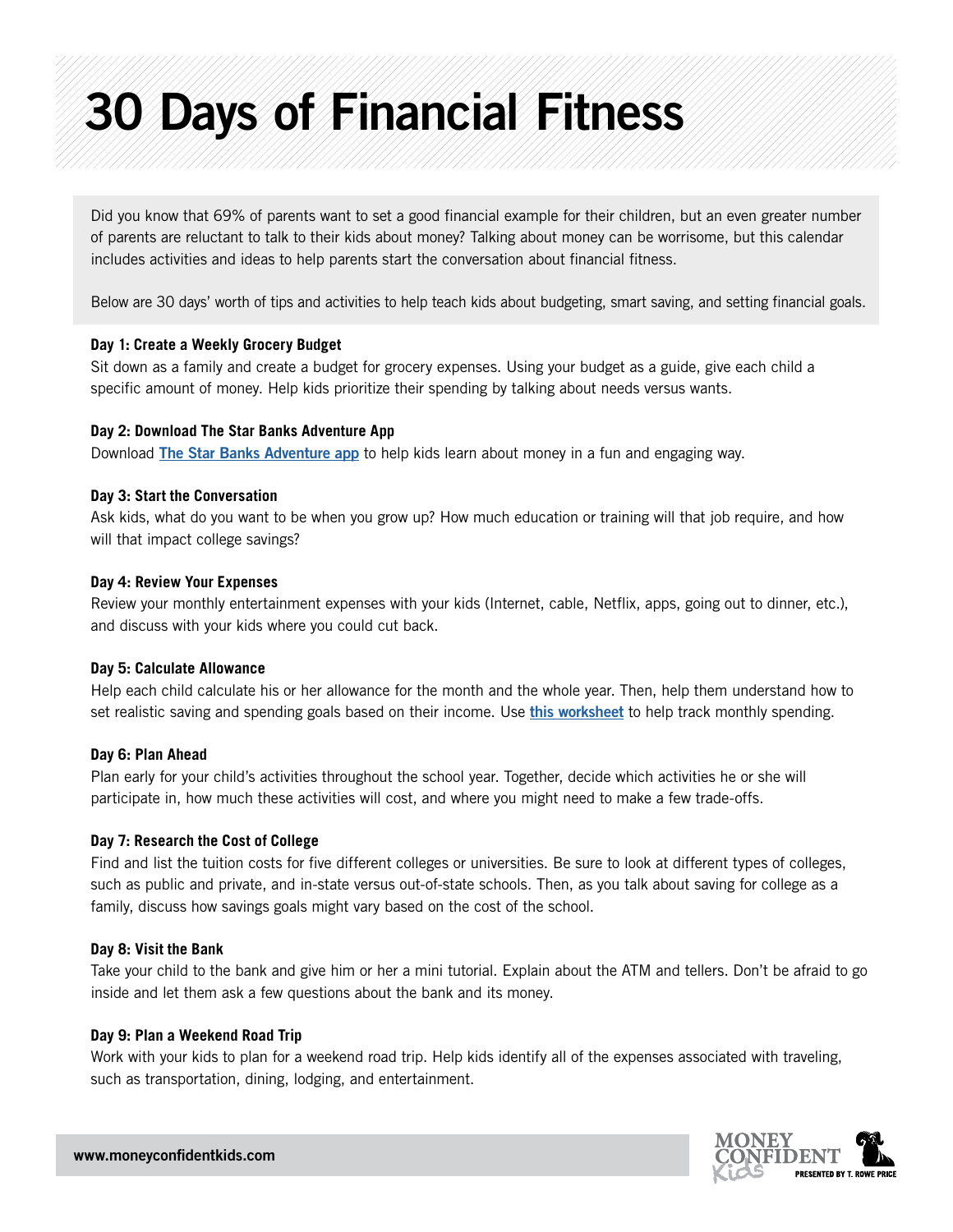# 30 Days of Financial Fitness

## **Day 10: Start the Conversation**

Ask kids, what are your plans for the week? How are they budgeting to pay for any activities or expenses?

## **Day 11: Talk About College Savings**

44% of parents mistakenly say a regular savings account is best for college savings. Research the benefits of a 529 college savings plan and compare it with traditional savings accounts.

#### **Day 12: Create Piggy Banks**

Create three piggy banks to help kids organize their money around financial goals. Label each piggy bank with one of your child's savings goals and help them learn trade-offs as they work toward their goal.

## **Day 13: Get Kids Involved**

Bring kids along for your weekly trip to the grocery store. Compare sale prices, regular prices, and prices per unit to decide if you are actually getting a good deal.

## **Day 14: Practice Vocabulary**

Check to see if your kids are familiar with these *[important terms](https://corporate.troweprice.com/Money-Confident-Kids/Site/Parents/Talking-to-Kids-About-Money-Matters/Financial-Terms-to-Teach-Your-Children)*, depending on their age.

## **Day 15: Play The Star Banks Adventure App**

Don't let that app download go to waste. [Play](https://corporate.troweprice.com/Money-Confident-Kids/Site/Kids/Games-And-Activities/Details/The-Star-Banks-Adventure-App) with your kids and use some of the financial terms as a springboard for lessons.

# **Day 16: Learn about Inflation**

Have your kids interview you, a grandparent, or a relative to understand how much things like bread, milk, eggs, and movie tickets cost when you and they were younger.

#### **Day 17: Start the Conversation**

Ask kids about activities they do during the year. Which do they love? Which activities were not so great? What different choices will they make for next year?

#### **Day 18: Food for Thought**

Investing in college savings versus talent: While talent-based scholarships can help pay for college, they are not guaranteed sources of funding. Money placed in college savings accounts is a secure method of financing your child's education.

# **Day 19: Shopping Trip**

Time for school shopping! Make a budget for kids to follow, and reward smart shoppers by allowing them to keep any leftover money.

# **Day 20: Kid Chefs, Part 1**

Cook your child's favorite dinner at home and keep track of the cost with him or her.